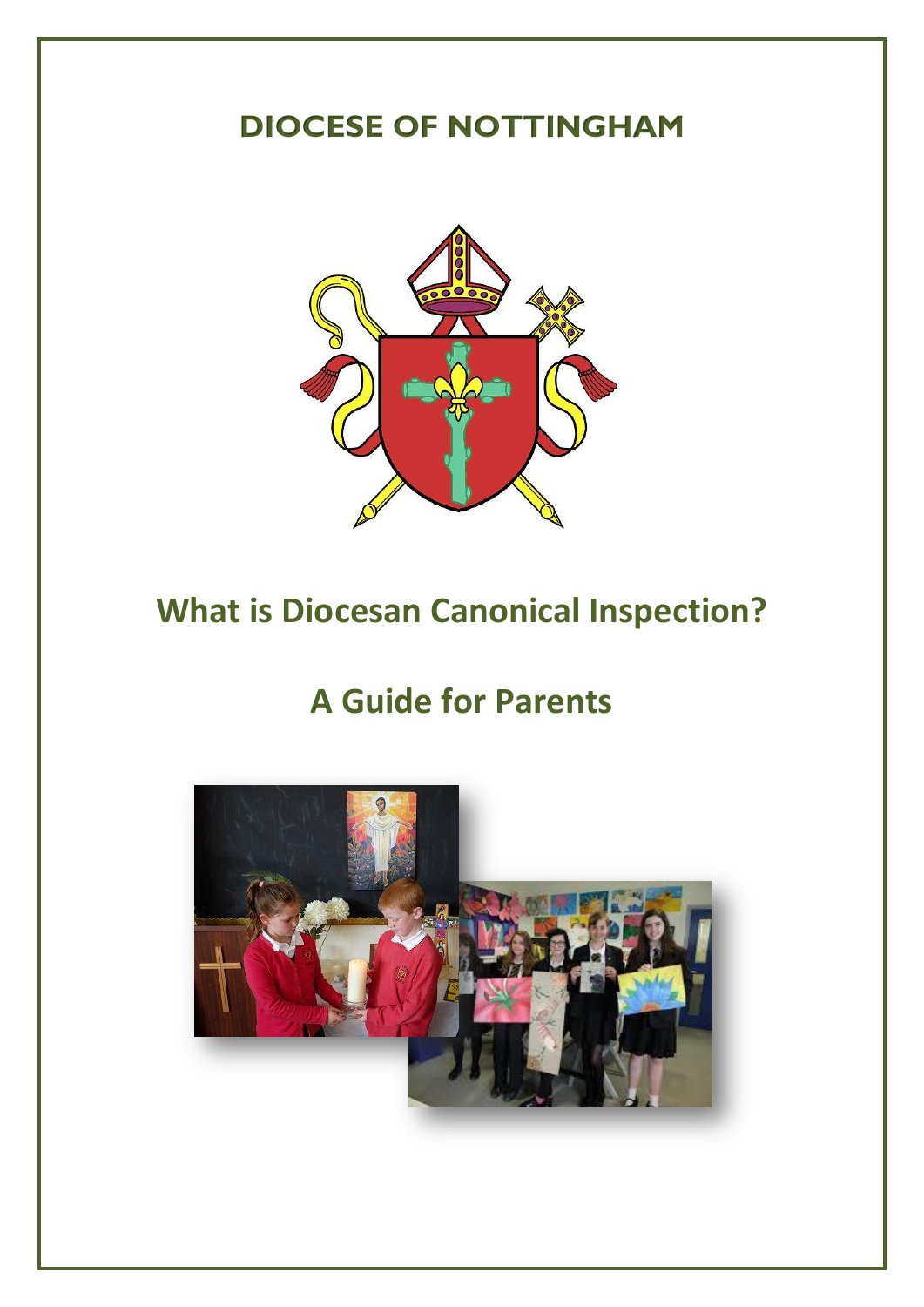## **What is diocesan canonical inspection?**

If your child attends a Catholic school within the Diocese of Nottingham, there will be occasions when the school will receive a diocesan canonical inspection.

Diocesan canonical inspections are carried out by the Diocese of Nottingham for two principal reasons.

Firstly, there is a legal requirement for the Diocese of Nottingham to inspect the quality of 'denominational' worship and Religious Education. This is because in a Catholic school, Ofsted does not have the authority to do this; these aspects must be inspected by the Diocese of Nottingham. (This is described in Section 48 of the 2005 Education Act).

Secondly, it is a canonical duty for the Diocese of Nottingham to inspect its schools. The word 'canonical' comes from 'Canon Law', this is the law of the Catholic Church which states clearly that the diocesan bishop has the right and the duty to inspect his schools. (Canon 806 of the Code of Canon Law).

In the Diocese of Nottingham, these inspections are carried out on behalf of the Bishop of Nottingham by the Nottingham Roman Catholic Diocesan Education Service (NRCDES) – this is the Education Department of the Diocese of Nottingham.

Inspectors are commissioned by the Bishop of Nottingham to undertake these inspections. They are normally either serving headteachers/senior staff in our schools or headteachers/senior leaders who have recently retired.

There is a detailed framework which inspectors must use to inspect a Catholic school. A range of documents which provide greater detail can be found at:

#### [www.dioceseofnottingham.org.uk/education](http://www.dioceseofnottingham.org.uk/education)

There are three main sections to the inspection:

- Catholic Life
- Religious Education
- Collective Worship

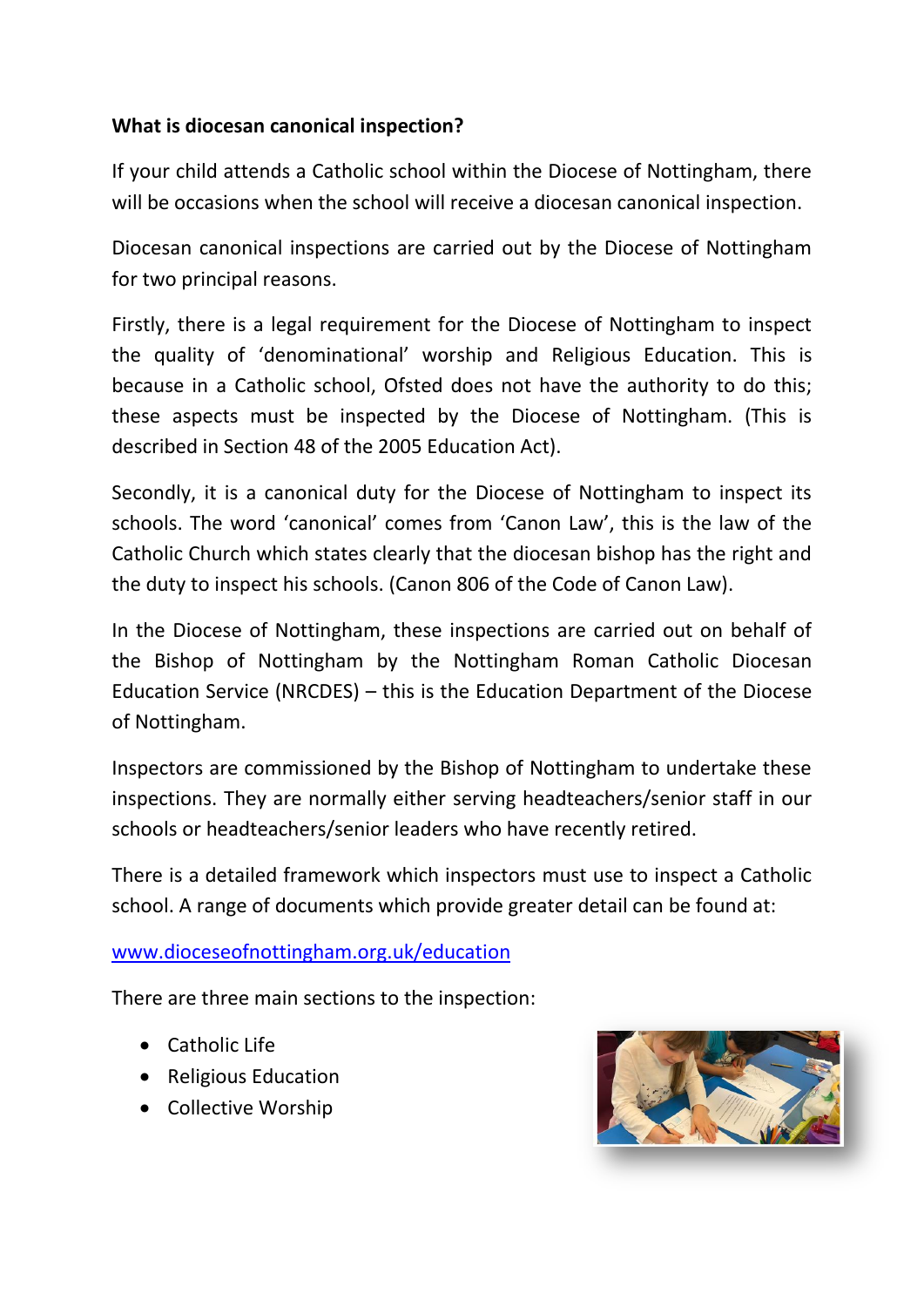## **Making judgements**

The inspectors use the same numbers to make judgements as Ofsted and their meaning is also the same:

- 1 outstanding
- 2 good
- 3 requires improvement
- 4 inadequate

The school will receive a number of judgements for each of these areas and it will also receive one final judgement for its 'overall effectiveness' as a Catholic school in the Diocese of Nottingham.

If the school receives an overall effectiveness grading of outstanding or good, it will normally be re-inspected within 5 years. However, if it receives a judgement of either requires improvement or inadequate, it will receive monitoring visits and will be re-inspected within 3 years.

### **How much notice does the school get?**

In most cases, the school will receive its notification for diocesan canonical inspection three working days before it is due to take place.

### **What happens during an inspection?**

There are many similarities between a diocesan canonical inspection and an Ofsted inspection. In most cases, the inspection will last for a day. Inspectors will look at the school's self-evaluation and will discuss this with senior leaders. Inspectors will also visit Religious Education lessons and Acts of Worship. They will look at the children's Religious Education books and will talk to the children about their work in Religious Education, their involvement in the school's Collective Worship and how they feel about being part of a Catholic school. Inspectors will also speak to a number of staff in the school, perhaps the local parish priest and some members of the local governing body. Where possible, inspectors will also try to speak to parents either at the beginning or end of the school day in primary schools.